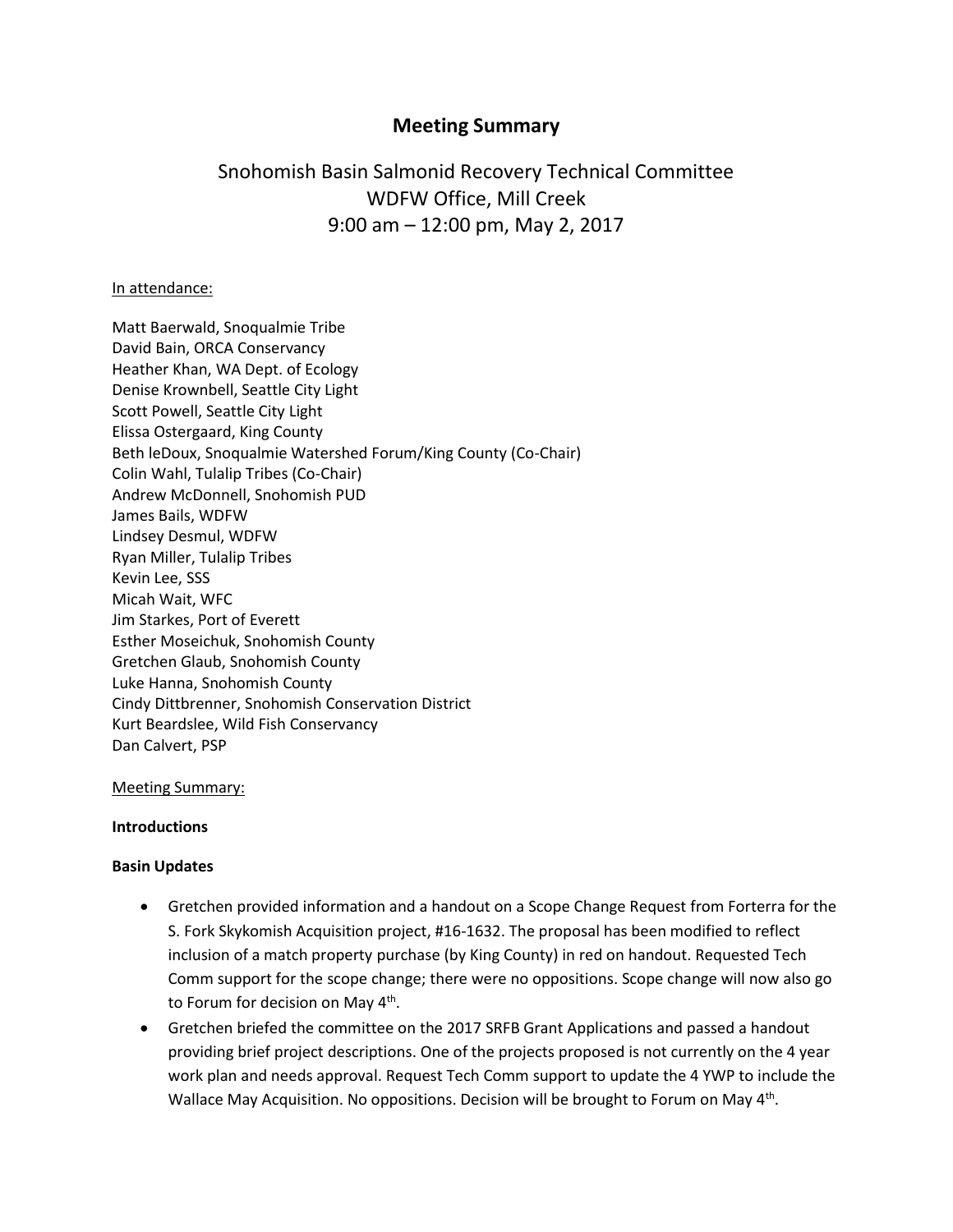- Allocation numbers detailed on handout have been updated based on the last meeting's numbers; allocation will depend on final WA state PCSRF funding and state SRFB budget decisions, likely in June/July.
- SRFB Tech review site visits scheduled for May 24<sup>th</sup>.
- Morgan and Perry are working on setting up a project work group meeting in June.
- CWM funding will be presented at Snoqualmie Forum May 17th. Beth added that the initial applications came in with about 20 applicants; ~\$800,000 in funding available; over \$1 million requested.
- The FFF agreement has tentatively landed and the farmers will provide signatures. Scott P. added that they will be entering Phase 2.

## **Snohomish Agriculture Resilience Plan**

Cindy gave a presentation on the agriculture resilience plan and reviewed aspects of the work.

- o Modeling requested Tech Comm comments/input; Guillaume Mauger (UW CIG) working on flow modeling; group offered additional resources, mapping data that may be useful, more up-to-date for modeling efforts
- Photo voice project
- Organizational approach and assessment. Status of projects that need funding.

## **Fish in – Fish Out**

Colin provided an update on last year's escapement trends, trap numbers, ocean conditions, factors, 2017 forecast, FRAM, etc. Data was shown on Snohomish, Skykomish and Snoqualmie watersheds. Declining productivity for Snoqualmie and Skykomish chinook data was shown but has not been updated yet. Snohomish chum is really struggling. Morgan mentioned that Skagit chum aren't looking so good either. Chart was shown and explained ocean conditions. 2011-2016 data needs to be retrieved from Mike Rustay on freshwater habitat. Questions were asked on the NOAA data. Presentation will be provided to Forum and available on Forum webpage.

#### **Break**

## **Net Pen Management Implications**

Kurt Beardslee gave a presentation on implications of net pen aquaculture in Puget Sound and noted that WFC has a Dropbox with lots of reference literature and data. Colin said he will share the link with others via Dropbox.

Kurt covered many potential problems associated with Atlantic salmon in net pens including: fish escapement, waste, predator and wild fish attraction to pens, parasites, viruses, drugs and chemical treatments, fish feed, etc. Icicle Seafoods has sold their 8 Puget Sound net pens to Cooke Aquaculture; anticipate increase in net pens in PS by Cooke. Concerns expressed that previous "best management practices" or recommendations from Ecology have not been followed by Icicle; there is no indication that Cooke will follow either. Ecology updating their 30yr old recommendations concern that there is no